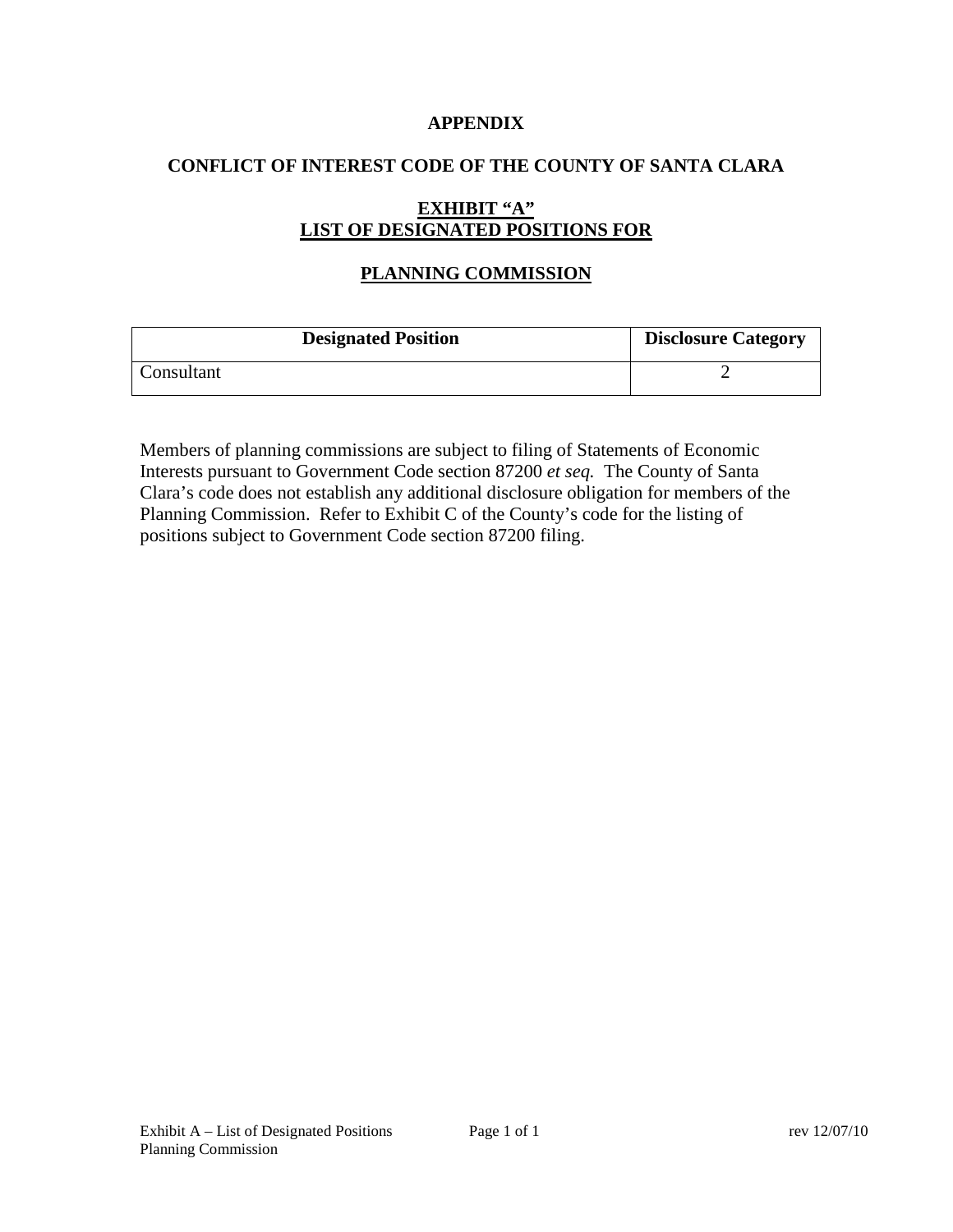#### **APPENDIX**

## **CONFLICT OF INTEREST CODE OF THE COUNTY OF SANTA CLARA**

## **EXHIBIT "B" DISCLOSURE CATEGORIES FOR**

# **PLANNING COMMISSION**

Pursuant to the County of Santa Clara's Conflict of Interest Code, Disclosure Categories 1 and 2 shall read as follows for all Code Agencies.

**Disclosure Category 1:** Persons in this category shall disclose:

(1) all investments in, business positions in, and income (including gifts, loans and travel payments) from:

(a) all sources that provide, plan to provide, or have provided in the last two years, facilities, goods, software, hardware, or related technology, equipment, vehicles, machinery or services, including training or consulting services, to the County;

(b) all sources that are subject to the regulatory, monitoring, investigatory, enforcement, valuation, certification, permit or licensing authority of, or have an application for a license, permit or certificate pending before, the County;

(c) all sources that receive, are planning to apply to receive, or have received in the last two years, grants or other monies from or through the County; and sources that receive referrals to provide assessments and/or treatments that are required or recommended by the County; and

(2) all interests in real property in the County of Santa Clara located entirely or partly within the County, or within two miles of County boundaries, or of any land owned or used by the County.

**Disclosure Category 2:** Each Consultant shall disclose: (1) all investments in, business positions in, and income (including gifts, loans and travel payments) from: (a) all sources that provide, plan to provide, or have provided in the last two years, facilities, goods, software, hardware, or related technology, equipment, vehicles, machinery or services, including training or consulting services, to the County; (b) all sources that are subject to the regulatory, monitoring, investigatory, enforcement, valuation, certification, permit or licensing authority of, or have an application for a license, permit or certificate pending before, the County; (c) all sources that receive, are planning to apply to receive, or have received in the last two years, grants or other monies from or through the County; and